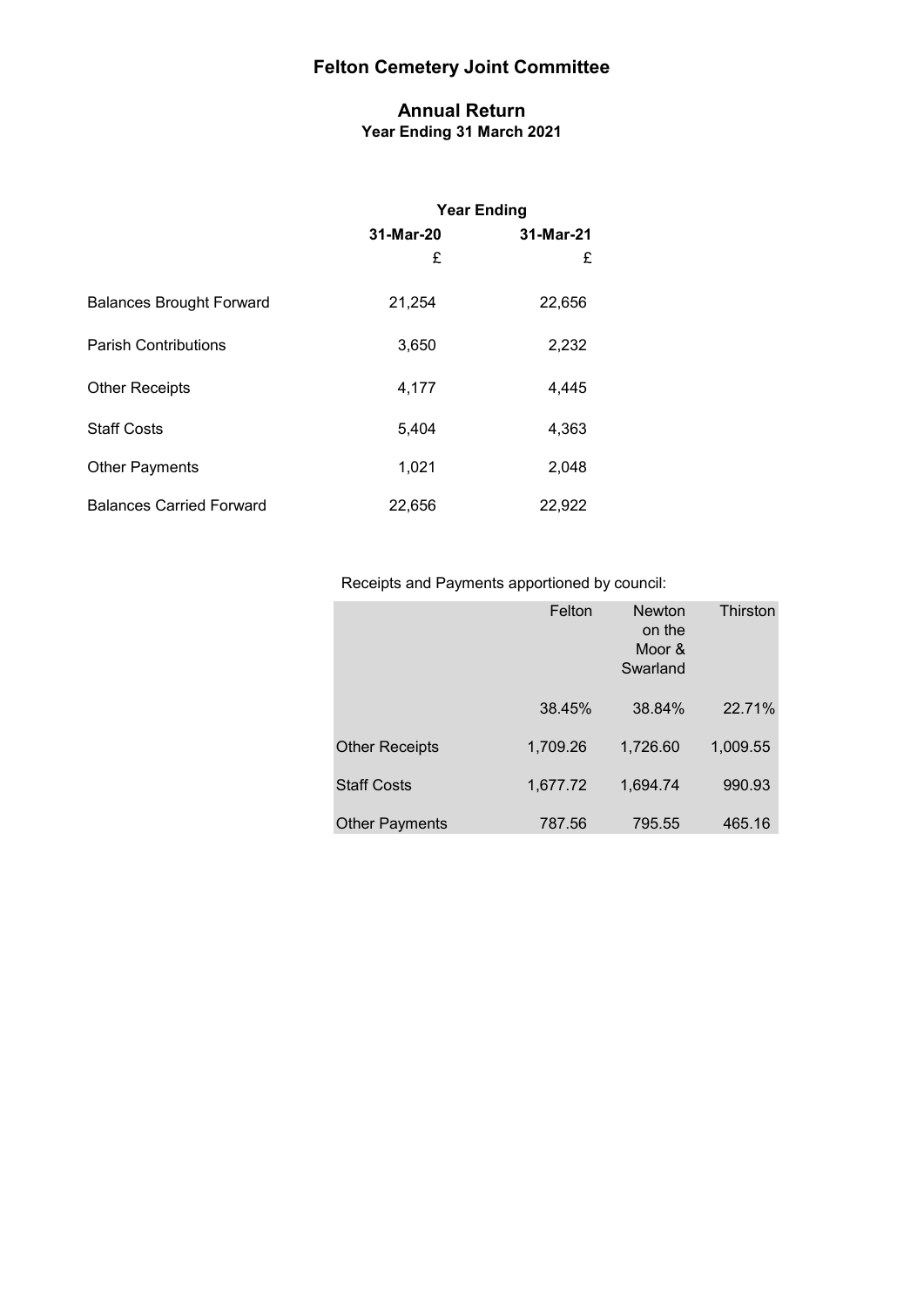#### **Receipts and Payments Year Ending 31 March 2021**

|                                                |           | Felton      | Newton on<br>the Moor &<br>Swarland | Thirston |
|------------------------------------------------|-----------|-------------|-------------------------------------|----------|
| <b>BALANCE B/F at 1 April 2020</b>             | 22,655.96 | 38.45%      | 38.84%                              | 22.71%   |
| <b>Receipts</b>                                |           |             |                                     |          |
| <b>Parish Contributions</b>                    | 2,232.35  | 858.34      | 867.04                              | 506.97   |
| <b>VAT Refunds</b>                             |           |             |                                     |          |
| <b>War Graves</b>                              |           |             |                                     |          |
| Fees                                           | 4,435.00  | 1,705.26    | 1,722.55                            | 1,007.19 |
| Interest                                       | 10.41     | 4.00        | 4.04                                | 2.36     |
| Donations<br>Insurance                         |           |             |                                     |          |
| Miscellaneous                                  |           |             |                                     |          |
| <b>Total Receipts</b>                          | 6,677.76  | 2,567.60    | 2,593.64                            | 1,516.52 |
| <b>Payments</b>                                |           |             |                                     |          |
| Admin                                          |           |             |                                     |          |
| Room Hire                                      |           |             |                                     |          |
| Cemetery Clerk's Salary (including retainer)   | 280.00    | 107.66      | 108.75                              | 63.59    |
| Parish Clerk's Salary                          | 117.39    | 45.14       | 45.59                               | 26.66    |
| Insurance                                      | 10.51     | 4.04        | 4.08                                | 2.39     |
| <b>War Memorial</b>                            | 350.00    | 134.58      | 135.94                              | 79.49    |
| <b>Fixed Assets</b><br>Misc                    | 690.00    | -<br>265.31 | 268.00                              | 156.70   |
| Recoverable VAT                                | 92.65     | 35.62       | 35.99                               | 21.04    |
| Unrecoverable VAT - no receipt                 | 7.00      | 2.69        | 2.72                                | 1.59     |
| Grounds Maintenance - staff                    | 3,830.00  | 1,472.64    | 1,487.57                            | 869.79   |
| Grounds Maintenance - other                    | 303.39    | 116.65      | 117.84                              | 68.90    |
| <b>Materials</b>                               | 59.56     | 22.90       | 23.13                               | 13.53    |
| Fuel                                           | 114.92    | 44.19       | 44.63                               | 26.10    |
| Graves - staff                                 | 136.00    | 52.29       | 52.82                               | 30.89    |
| Graves - other                                 | 400.00    | 153.80      | 155.36                              | 90.84    |
| Waste Area                                     |           |             |                                     |          |
| <b>Cherry Tree</b>                             |           |             |                                     |          |
| Plants                                         | 20.24     | 7.78        | 7.86                                | 4.60     |
| Remembrance                                    |           |             |                                     |          |
| <b>Total Payments</b>                          | 6,411.66  | 2,465.28    | 2,490.29                            | 1,456.09 |
| <b>BALANCE C/F at 31 March 2021</b>            | 22,922.06 |             |                                     |          |
| <b>Earmarked Reserves</b>                      |           |             |                                     |          |
| Mower and Strimmer                             | 425.50    | 163.60      | 165.26                              | 96.63    |
| Consecration                                   | 750.00    | 288.38      | 291.30                              | 170.33   |
| New Cemetery Fund                              | 10,525.00 | 4,046.86    | 4,087.91                            | 2,390.23 |
| <b>Cherry Tree</b><br><b>Broom Willis Fund</b> | 275.00    | 105.74      | 106.81                              | 62.45    |
|                                                | 442.87    | 170.28      | 172.01                              | 100.58   |
| <b>Current working balance</b>                 | 10,503.69 | 4,038.67    | 4,079.63                            | 2,385.39 |
|                                                | 22,922.06 | 8,813.53    | 8,902.93                            | 5,205.60 |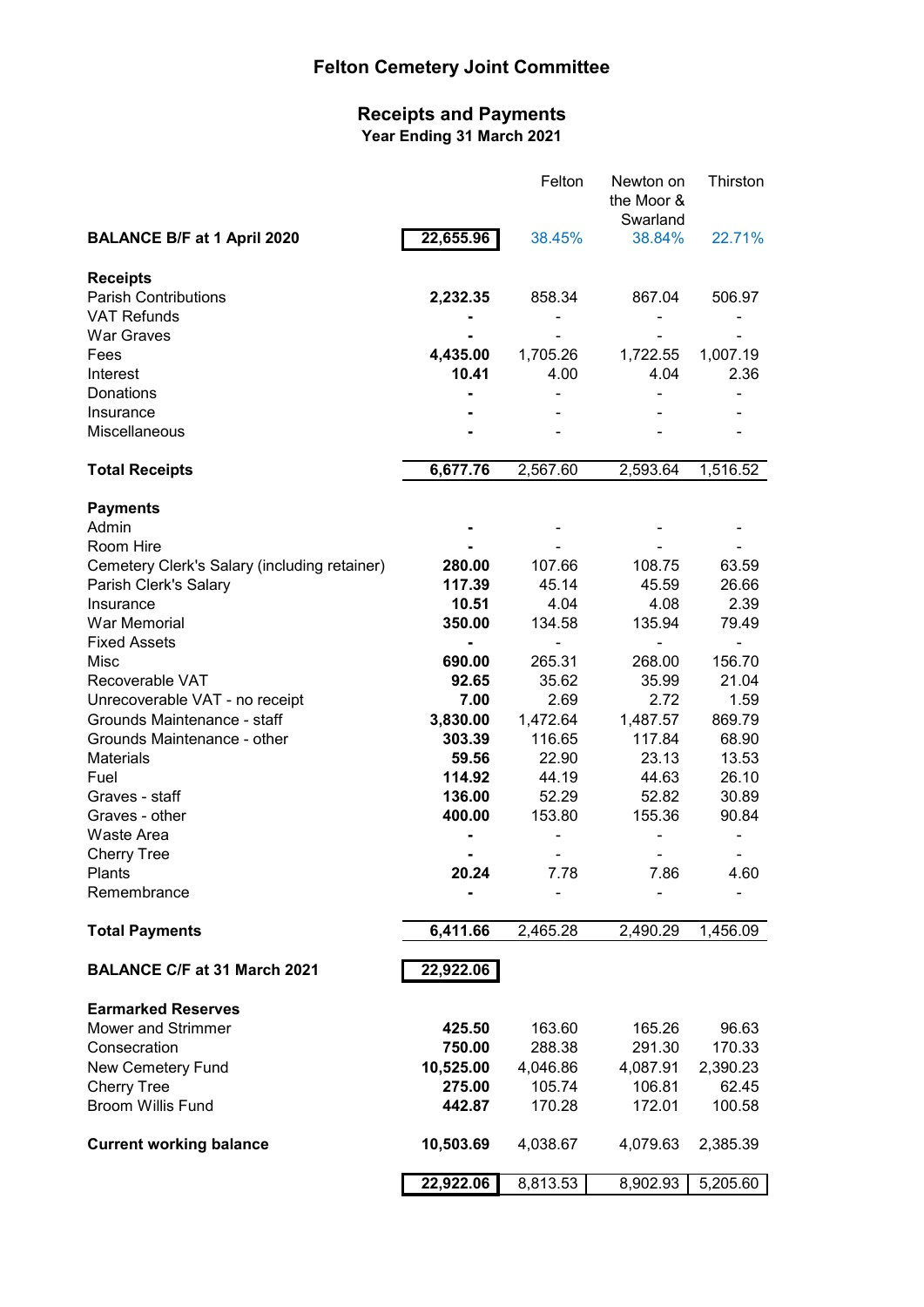#### **Asset Register Year Ending 31 March 2021**

|                    | <b>Asset No Description / Location</b> | Date Acquired | <b>Purchase Cost</b> | Value | <b>Custodian</b>                |
|--------------------|----------------------------------------|---------------|----------------------|-------|---------------------------------|
|                    |                                        |               |                      |       |                                 |
|                    | War Memorial, Felton Riverside         | 1920          | $\sim$               |       | Felton Cemetery Joint Committee |
| $\overline{2}$     | Strimmer                               | $Jun-18$      | 531                  | 531   | Felton Cemetery Joint Committee |
| 3                  | Mower                                  | $Jun-18$      | 341                  | 341   | Felton Cemetery Joint Committee |
|                    |                                        |               |                      |       |                                 |
| <b>Total Value</b> |                                        |               |                      | 874   |                                 |
|                    |                                        |               |                      |       |                                 |

**Felton Cemetery Joint Committee** has custodianship of the above assets, which are included on the fixed asset register of Felton Parish Council in its capacity as lead authority for reporting requirements for the Committee. The other constituent parish councils of the Committee, Newton on the Moor and Swarland and Thirston, own an equal part share in these assets.

#### **Fixed Asset Valuation Policy**

Fixed asset valuation at first registration on the asset register is at acquisition cost. Once recorded on the asset register, the recorded value of the asset will not change from year to year unless the asset is materially enhanced. Commercial concepts of depreciation, impairment adjustments, and revaluation are not required and will not be applied and therefore, for reporting purposes, the original value of fixed assets will remain constant throughout their life until disposal. This policy is in line with guidance issued by the Joint Panel on Accountability and Governance, in its publication Governance and Accountability for Smaller Authorities in England (March 2020).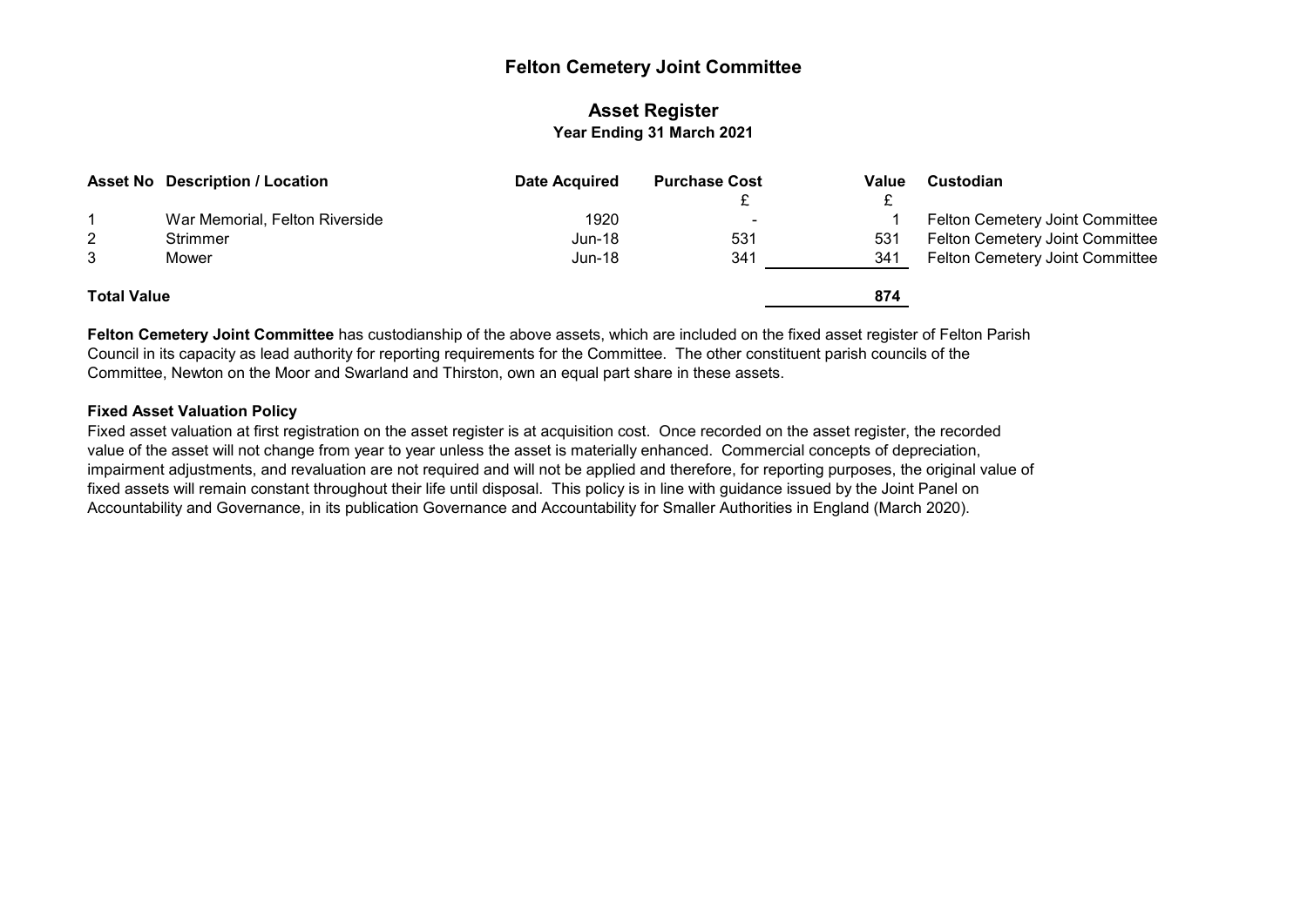#### **Explanation of Variances Year Ending 31 March 2021**

|                            | 2019/20 | 2020/21 £ | Variance | ℅ | Variance Explanation of Variance                                                                                                                                                                                                                                                                                                                                                                                                                                                                                                                                                                                                                                                                                                                                                                                                                                                                                                                                                                              |
|----------------------------|---------|-----------|----------|---|---------------------------------------------------------------------------------------------------------------------------------------------------------------------------------------------------------------------------------------------------------------------------------------------------------------------------------------------------------------------------------------------------------------------------------------------------------------------------------------------------------------------------------------------------------------------------------------------------------------------------------------------------------------------------------------------------------------------------------------------------------------------------------------------------------------------------------------------------------------------------------------------------------------------------------------------------------------------------------------------------------------|
| <b>Parish Contribution</b> | 3.650   | 2.232     | $-1.418$ |   | -39% The Parish Contributions remained the same as for 2019/20, but the contribution from Newton on the Moor & Swarland Parish Council as received and banked<br>after 31 March 2021 and will fall into the following year's accounts on the receipts and payments basis.                                                                                                                                                                                                                                                                                                                                                                                                                                                                                                                                                                                                                                                                                                                                     |
| All other receipts         | 4,177   | 4.445     | 268      |   | 6% Total other receipts increased slightly. Fee income increased by £995. Interest decreased by £36.14. A grant from the Ministry of Justice was received in the<br>previous year (£690) for the costs of a specific funeral; this was not repeated in the current year. The variance is less than 15%.                                                                                                                                                                                                                                                                                                                                                                                                                                                                                                                                                                                                                                                                                                       |
| <b>Staff Costs</b>         | 5.404   | 4,363     | $-1,041$ |   | -19% Staff costs decreased by £1,041. The Parish Clerk's salary decreased by £66.23, due to a reduced number of meetings due to Covid-19. The Cemetery<br>Clerk's salary decreased by £225 due to a reduction in the number of burials. Grounds Maintainance staff costs decreased by £396.87. Staff costs relating to<br>burials decreased by £353; it was necessary to appoint a locum for two burials.                                                                                                                                                                                                                                                                                                                                                                                                                                                                                                                                                                                                     |
| All other payments         | 1,021   | 2,048     | 1,027    |   | 101% Total other payments increased. The main variances arose due to: a one off payment of grant monies (£690) which were transferred to the funeral director in<br>the current financial year, after being received from the Ministry of Justice during the previous financial year; and payment of a locum gravedigger for two burials<br>(£400). Other minor variations in expenditure were as follows: Room Hire reduced by £48 due to online meetings as a result of Covid-19. Insurance costs<br>decreased by £12.45. Maintenance costs for the War Memorial decreased by £14.24. VAT paid increased by £0.20. Grounds maintenance (non-staff) costs<br>increased by £63.39. Materials for maintenance and grounds works increased by £15.07. Fuel costs for grass cutting decreased by £4.28. Spending on plants<br>for the Cemetery and War Memorial increased by £13.04. Costs for Remembrance arrangements decreased by £75, due to the outdoor service being<br>cancelled as a result of Covid-19. |